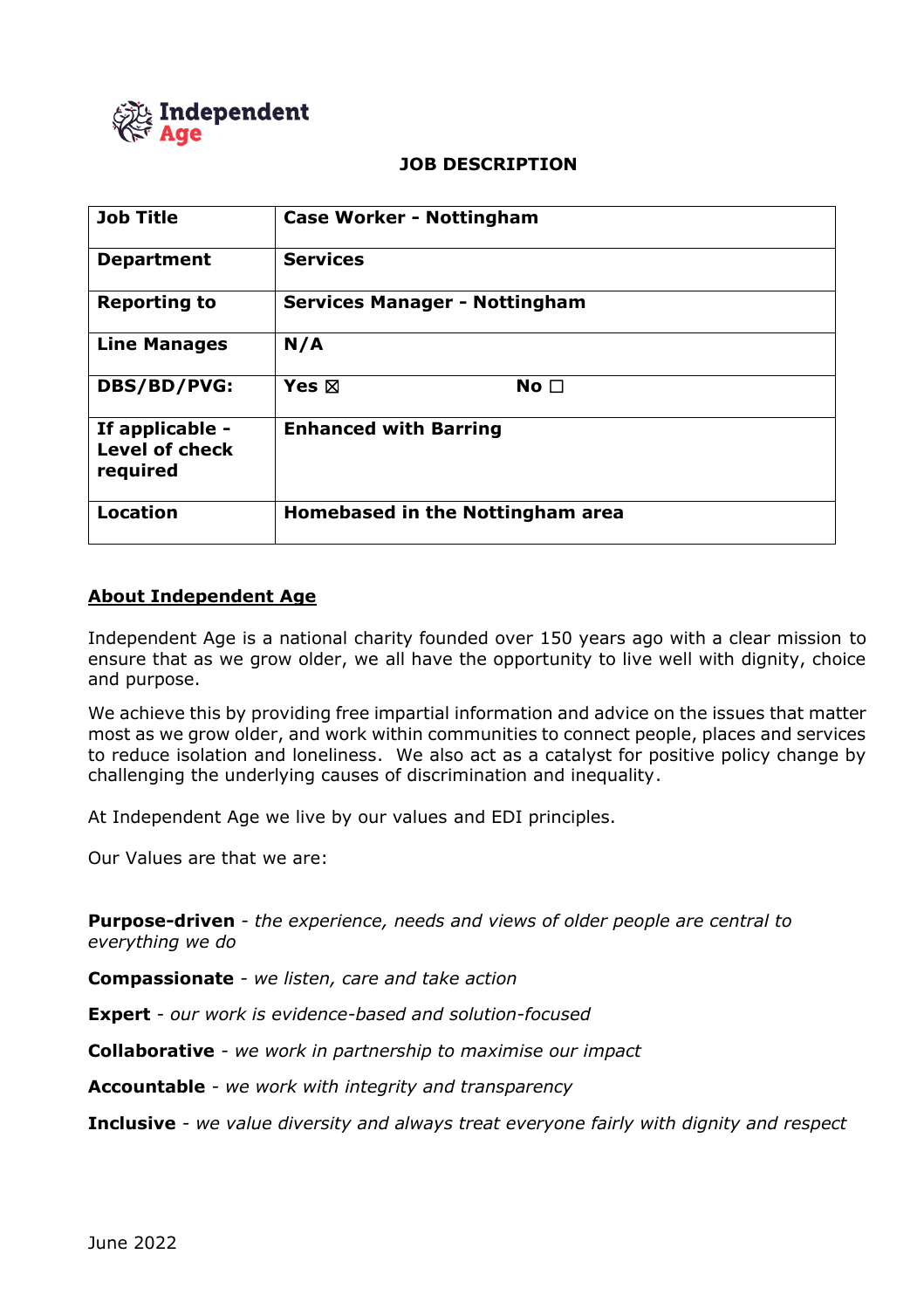Our EDI Principles are that we will:

- proactively challenge ageism and all other forms of discrimination throughout all our work.
- celebrate and champion diversity within and outside our charity and create a culture where everyone knows that they belong.
- develop our leaders so that they can act as role models and champions to our staff so they can embrace these principles and apply them in their work.
- deliver equity of opportunity for our staff, volunteers and the people who use our services whether they have a protected characteristic or not.
- ensure our strategy, policies and actions are integral to our annual planning processes to ensure that we deliver our goals and that our values are central to their delivery.
- commit to setting minimum target indicators for diversity and regularly review progress.
- collect data to enable us to track our progress.
- be publicly accountable and transparent about our progress.
- use our influence to proactively champion the principles of EDI internally and with external partners.
- continuously improve, adopt best practice and learn from and share with others.

# **Job Purpose**

To encourage older people to reconnect to life, motivating them to connect with their interests and activities and build new friendships, working together to create personalised plans. With the help of volunteers supporting people to build confidence where needed, recognising vulnerabilities while acknowledging their skills and strengths. Also, to build relationships with local partners and identify opportunities to develop community links.

# **Key Responsibilities**

- During an initial home visit use a conversational 'Getting to Know You' assessment to better understand service user circumstances and what matters to them, working with them to build a personalised plan based on their interests
- For around 6 months provide direct assistance which may include a range of practical and emotional support in person or over the phone, signposting and helping access activities, interests and new friendships
- Use professional judgement to identify whether each person can be appropriately supported by a volunteer, whether you will provide support directly or supported to be signposted to a different service
- Work alongside the Volunteer Coordinator to facilitate volunteer matches
- Offer advice and guidance to the Volunteer Coordinator on the matches they support, working with the central Volunteering Team where necessary
- Develop and maintain ongoing relationships with community partners and work alongside local key professionals where required
- Support the ongoing monitoring and evaluation of our services
- Maintain accurate and timely online database entries and updates

## **General Responsibilities**

- Undertake any other duties appropriate with the level of the role
- Have fun and challenge yourself at work, model the charity's values and abide by our

June 2022